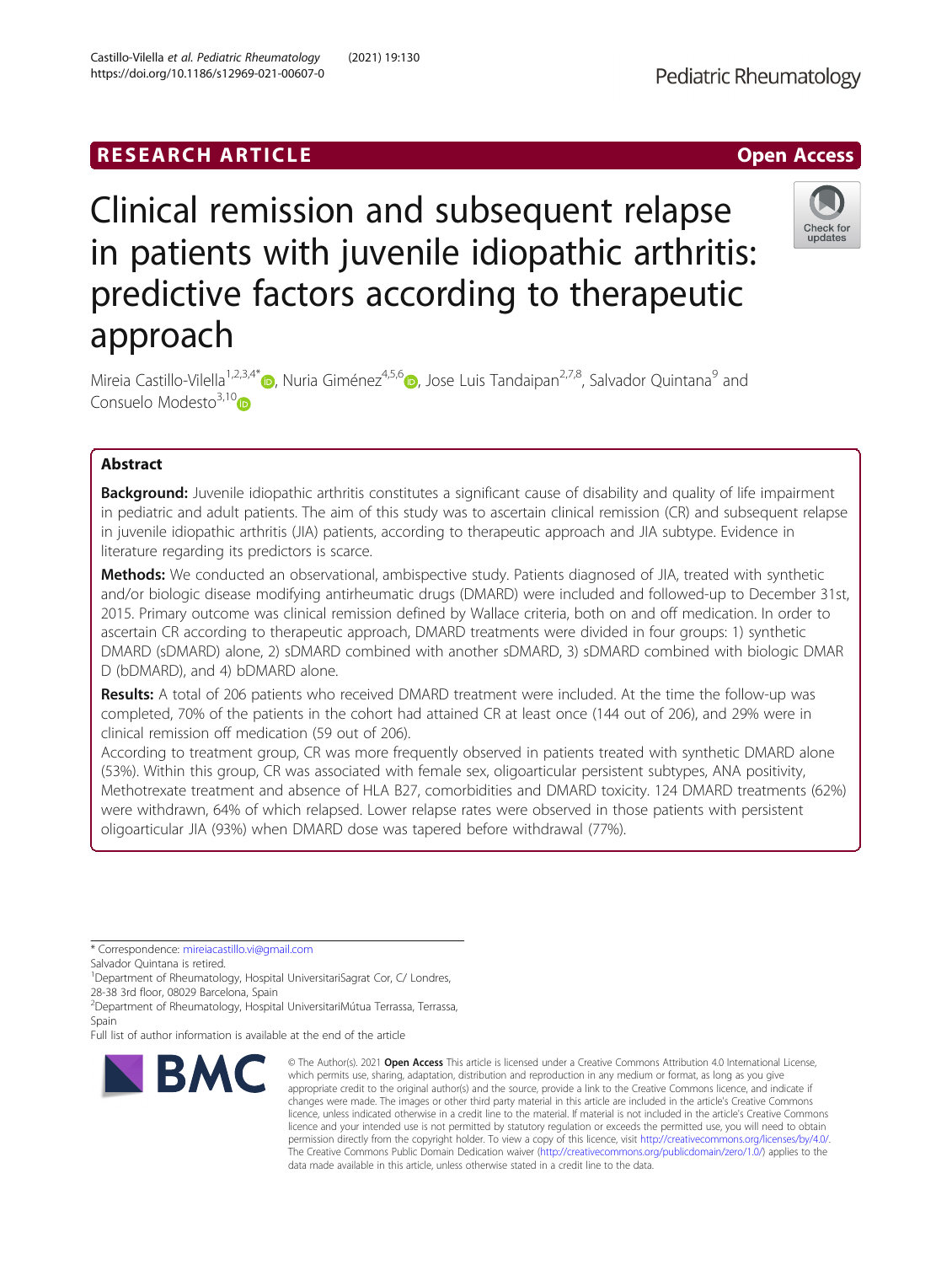Conclusions: More than two thirds of JIA patients attained CR along the 9 years of follow-up, and nearly one third achieved CR off medication. Females with early JIA onset, lower active joint count and ANA positivity were the ones achieving and sustaining remission more frequently, especially when receiving synthetic DMARD alone and in the absence of HLA B27, comorbidities or previous DMARD toxicity.

**Keywords:** Juvenile arthritis, Remission, DMARD, Withdrawal, Relapse, Predictor

#### Background

Juvenile idiopathic arthritis is the most common chronic rheumatic disease in childhood. This term comprises an heterogenous group of arthritis of unknown aetiology, each of which has differential genetics, etiopathogenesis, onset age and disease outcomes  $[1, 2]$  $[1, 2]$  $[1, 2]$ . It constitutes a significant cause of disability and quality of life impairment in JIA pediatric and adult patients [\[3](#page-8-0)–[5](#page-8-0)].

Recent advances in JIA treatment addressing more specific targets have led to better short and long-term disease outcomes. Evidence throughout the last decade has shown that an early and tight treatment to target approach of the disease increases the likelihood of achieving and sustaining clinical remission over time [[6](#page-8-0)–[9](#page-9-0)]. Nevertheless, a notable proportion of patients relapse, either while still on medication or after its withdrawal [[10](#page-9-0)–[12\]](#page-9-0).

On the other hand, it seems reasonable to withdraw all medications in those patients that already have achieved CR to avoid the costs and possible adverse events derived of maintaining it over time. In this scenario, the main concern to most physicians is the occurrence of a relapse, which has shown to be frequent in most studies  $[13-15]$  $[13-15]$  $[13-15]$  $[13-15]$ . In those patients who attain CR despite having a more aggressive course of the disease, maintaining tapered DMARD doses could increase the likelihood of sustaining a quiescent status of the disease over time, and avoid relapse after treatment withdrawal [\[9](#page-9-0), [13](#page-9-0), [15,](#page-9-0) [16\]](#page-9-0).

No consistent evidence or guidelines are available regarding how or when to withdraw DMARD, or whether to do it abruptly or after the dose has been gradually tapered. Some studies have analysed the possible predictors of flare in patients in CR on and off medication, obtaining heterogeneous and conflicting results. Moreover, those predictors have not been validated to address therapeutic strategies in a real practice setting. This fact is partly explained by the heterogeneity within JIA categories, which consequently generates great variability in the definition and composition of study populations. In addition, evidence in literature has shown heterogeneity in clinical remission and inactive disease definitions, as well as significant variability in therapeutic strategies carried out by pediatric rheumatologists in JIA treatment [\[13,](#page-9-0) [15,](#page-9-0) [17,](#page-9-0) [18](#page-9-0)].

Few studies have analysed the prevalence and likelihood of CR regarding the therapeutic approach, which stands the aim of our study. Administering synthetic and biologic DMARD alone or combined is of significant relevance due to its influence on its tolerability, adherence, safety, efficacy and on subsequent disease outcomes [[9,](#page-9-0) [19,](#page-9-0) [20](#page-9-0)].

### Methods

We conducted a single-center, observational, retrospective-prospective study of JIA patients who were attended at Vall d'Hebrón University Hospital's Pediatric Rheumatology Unit. This tertiary care hospital is a reference centre for JIA patients in Catalonia (Spain), where the mean JIA incidence was estimated to be of 6.9 per 100,000 children by 2010 [[21\]](#page-9-0).

A retrospective cohort was created on January 1st, 2012, in which patients diagnosed of JIA, treated with DMARD, and followed-up to December 31st, 2013, were included. Thereafter, a two-year prospective follow-up was performed from January 1st, 2014 to December 31st, 2015.Patients were included if: (a) the symptoms started before age 16 and lasted for at least 6 weeks, (b) fulfilled the ILAR Edmonton 2001 criteria [[22](#page-9-0)], and (c) were receiving synthetic and/or biologic DMARD.

Patients were evaluated every 3 months according to study protocol and local clinical practice. Demographic, clinical, immunologic and treatment data were collected from paper charts and electronic medical records. Uveitis and other non-uveitis comorbidities were considered as separate variables taking into account the clinical relevance of JIA-associated uveitis. Non-uveitis comorbidities were defined as coexisting disorders or diseases, other than uveitis, and not causally related to drug toxicity. DMARDs were initiated in therapeutic doses according to patient's body surface when an optimal control of disease activity could not be attained or when corticosteroids could not be withdrawn along the first 3 months from disease or follow-up onset. Treatment adjustments were performed at scheduled appointments or earlier, if needed, in flare occurrence. DMARD tapering was defined as performing either a dose reduction (below therapeutic dose) or an increase in the interval between doses. When dose tapering was not performed, the DMARD was abruptly withdrawn.

This study was done in accordance with Ethics Research Committees of Vall d'Hebrón University Hospital and Mútua Terrassa University Hospital, in the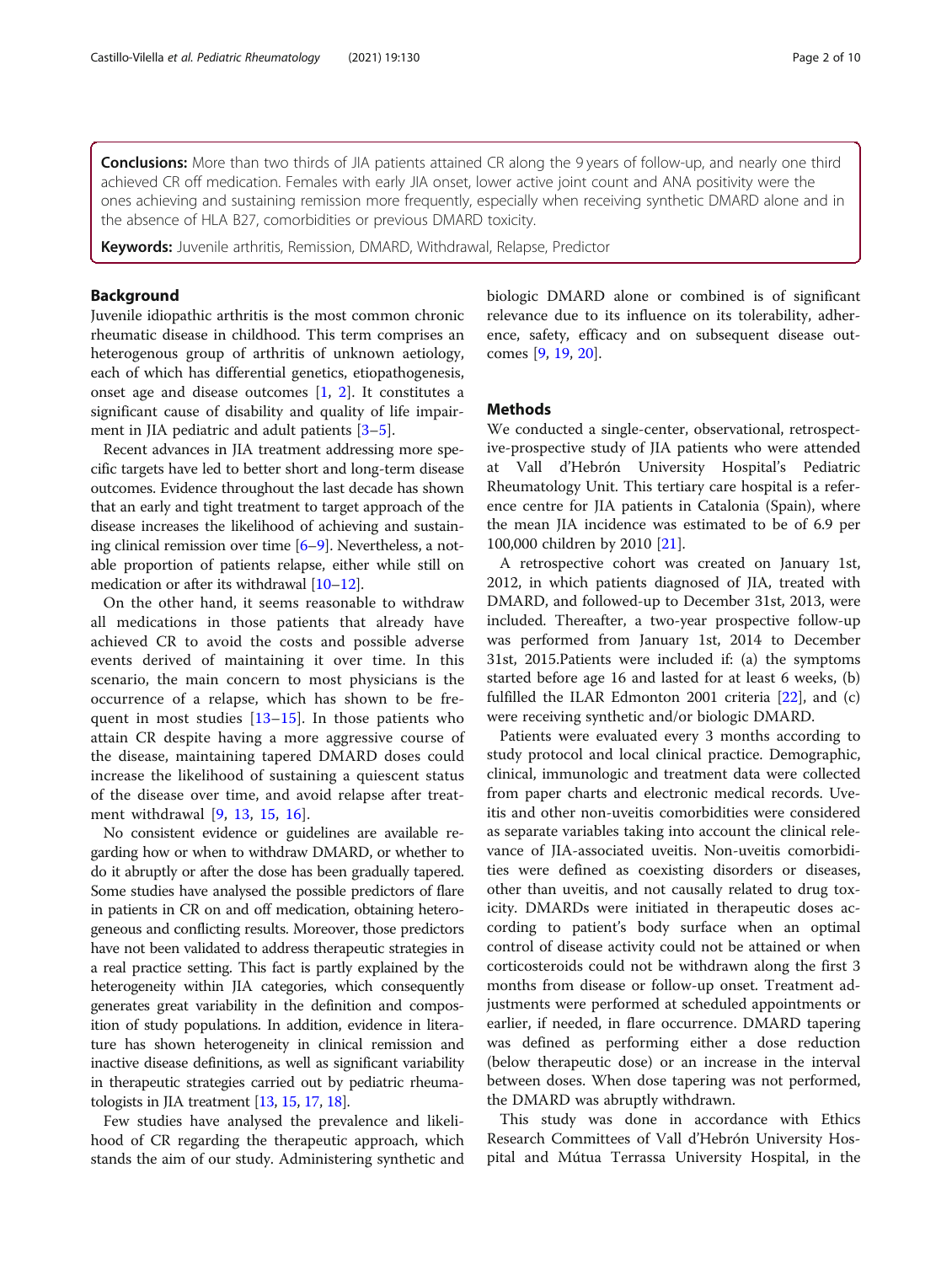corresponding phases of the study. Written consent was obtained from patients and/or parents.

#### Clinical remission

Primary outcome was Clinical Remission (CR) of the disease, defined by Wallace criteria [[23,](#page-9-0) [24\]](#page-9-0) as: (a) no joints with active arthritis, (b) no fever, rash, serositis, splenomegaly or lymphadenopathy attributable to JIA, (c) no active uveitis, (d) Normal erythrocyte sedimentation rate or C-reactive protein level, (e) lowest possible physician's global assessment of disease activity score, and (f) morning stiffness shorter than 15 min. CR on medication was defined as criteria were fulfilled for at least 6 months. CR off medication was defined as criteria were fulfilled for at least 12 months after all medication was withdrawn [\[23,](#page-9-0) [24](#page-9-0)]. Relapse was defined as no longer fulfilling criteria at one or more visits. To analyse CR according to the therapeutic approach, treatments with DMARD were divided in four groups: 1) synthetic DMARD (sDMARD) alone, 2) sDMARD combined with another sDMARD, 3) sDMARD combined with biologic DMARD (bDMARD), and 4) bDMARD alone. Secondary outcome measures were CR predictive factors, DMARD dose tapering, tapering method and duration, DMARD withdrawal due to CR, treatment duration up to withdrawal, relapse after withdrawal, time to relapse and relapse predictive factors. All patients withdrawing any DMARD treatment due to CR fulfilled at least Wallace's criteria of CR on medication.

#### Statistical analysis

Qualitative variables were expressed as absolute values and percentages. The normality was explored with the Kolmogorov-Smirnov test. Considering that all study variables presented a non-normal distribution, nonparametric statistics was applied. Quantitative variables were expressed with medians and Interquartile Range (IQR). In bivariate analysis, qualitative variables were compared using the  $\chi^2$  test, and the quantitative ones with the Mann-Whitney U test. For significant variables, 95% CIs were established. For multivariate analysis, logistic and linear regression models were used. Variables finally included in the multivariate model were those showing statistical significance in the bivariate analysis or those with high clinical plausibility. The level of statistical significance was set to 0.05. Statistical analyses were performed using SPSS 25.0 (SPSS Inc., Armonk, NY, USA).

### Results

A total of 264 patients meeting the ILAR diagnostic criteria for JIA were included, of which 254 had received DMARD (synthetic or biologic). 206 patients were included in the retrospective study, which received 764

DMARD treatments. After 47 subsequent exclusions, 159 patients were included in the prospective study, which received 267 DMARD. At the end of follow-up, 136 patients remained on treatment, with 202 DMARD (Fig. [1](#page-3-0)).

The cohort was 71% female and 93% Caucasian, 52% had an oligoarticular JIA, 79% of which were persistent. Patients included had a median age at disease onset of 3 years [Inter quartile range (IQR) 4 years], at diagnosis of 4 years (IQR 5 years) and median disease duration at first DMARD onset of 4 years (IQR 8 years). Antinuclear antibodies (ANA) were detected in 68% of patients, and HLA B27 in 15% [67% of the enthesitis-related arthritis (ERA)]. Uveitis was present in 21% of patients  $(n = 43)$ . Non-uveitis comorbidities were registered in 20% of patients ( $n =$ 41). Of these, 32% were other autoimmune diseases  $(n = 13)$ , 32% genetic mutations or syndromes  $(n = 13)$ 13), 10% chronic infections  $(n = 4)$ , 10% congenital malformations (n = 4), and 16% miscellanea (n = 7). Thirty-two patients associated non-uveitis comorbidities with clinical significance (78%), being mild in 38% of the cases  $(n = 12)$ , moderate in 34%  $(n = 11)$ and severe in 28%  $(n = 9)$ .

Patients who achieved CR at least once throughout study follow-up (Table [1\)](#page-4-0) were predominantly Caucasian (94%), had a persistent oligoarticular JIA (84%), did not associate non-uveitis comorbidities (87%), had not presented aprevious DMARD adverse event (75%), and had not required biologic DMARD (58%) ( $p < 0.05$ ). When adjusting the analysis according to the JIA category, these results were confirmed for oligoarticular JIA. ERA patients achieved CR more frequently in the absence of non-uveitis comorbidities (88%,  $n = 15$ ) ( $p = 0.035$ ). The significant variables related to ever achieving CR obtained in the multivariate analysis were the absence of both non-uveitis comorbidities  $β$  3.12 (CI 95% 1.5–6.51) ( $p = 0.002$ ) and DMARD adverse event  $\beta$  2.68 (CI 95%)  $1.42 - 5.07$ ) ( $p = 0.002$ ).

#### Retrospective study

Throughout the retrospective study, with a median follow-up period of 7 years (IQR 9 years), 764 treatments with DMARD were administered, 75% with sDMARD  $(n = 570)$  and 25% with bDMARD  $(n = 291)$ .

Methotrexate was the sDMARD most frequently dispensed overall ( $n = 283$ ), as the first ( $n = 169$ ) and second  $(n = 57)$  sDMARD, and alone  $(n = 157)$ . It was more commonly supplied to patients with oligoarticular subtype ( $n = 157$ ), ANA positivity ( $n = 197$ ) and uveitis ( $n =$ 63). Moreover, CR was the most frequent reason for its withdrawal ( $n = 82$ ). Other sDMARD administered were Leflunomide (22%,  $n = 125$ ), Tacrolimus (7%,  $n = 41$ ), Cyclosporine A (7%,  $n = 39$ ), Sulfasalazine (5%,  $n = 31$ ),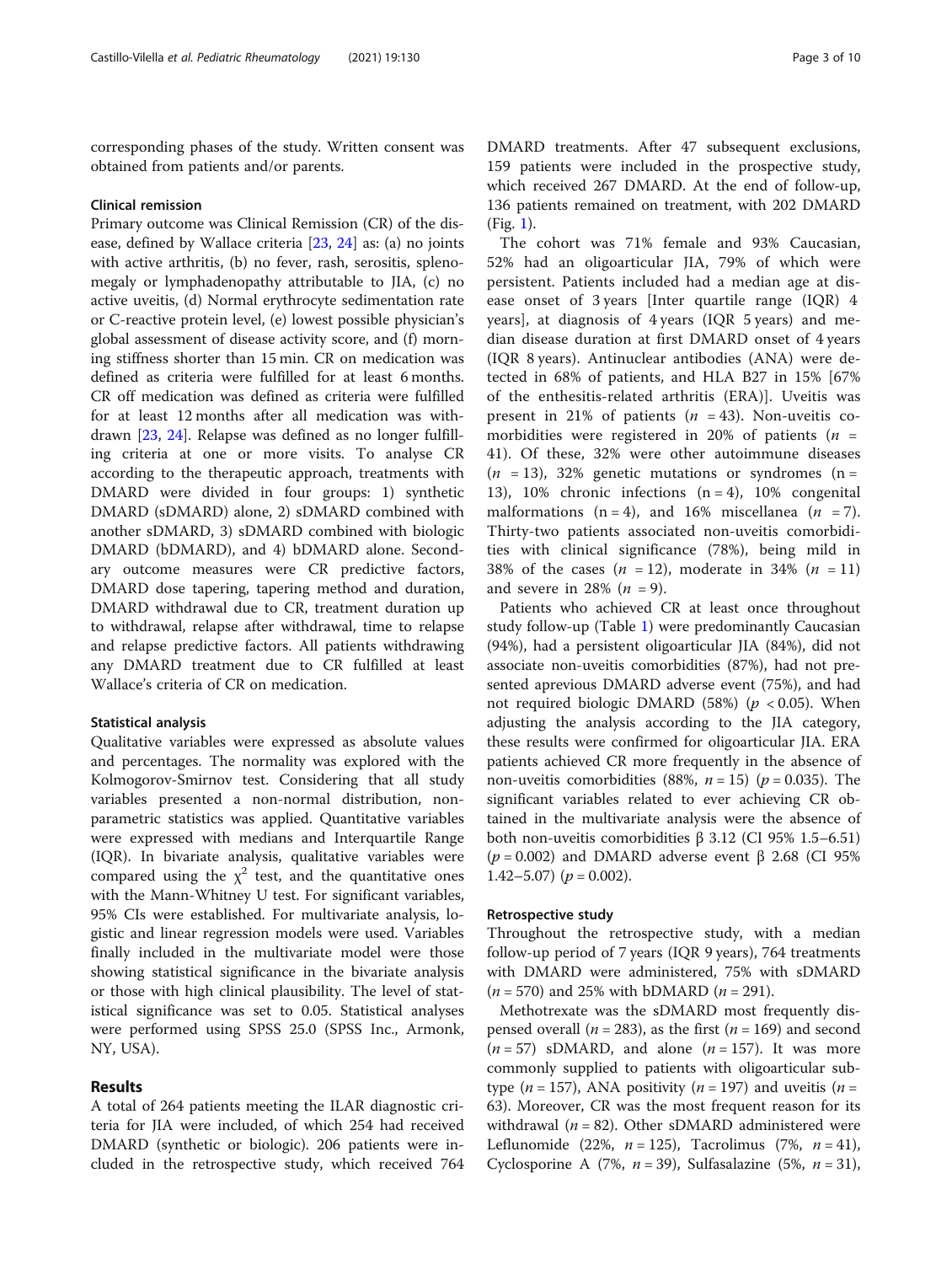<span id="page-3-0"></span>

Azathioprine (4%,  $n = 24$ ), Mycophenolate mofetil (3%,  $n = 15$ ) and Hydroxychloroquine (2%,  $n = 12$ ).

Etanercept was the most dispensed bDMARD overall (50%,  $n = 96$ ), as first course (68%,  $n = 65$ ), and alone (43%,  $n = 42$ ). Other dispensed bDMARD were Adalimumab (42%,  $n = 55$ ) Infliximab (10%,  $n = 20$ ), Anakinra (5%,  $n = 9$ ), Tocilizumab ( $n = 9$ ) and others ( $n = 5$ ).

Throughout the retrospective study, 64% of patients achieved CR at least once (131 of 206). The median number of times that patients achieved CR was 1 (range 1 to 4). A total of 199 treatments were administered amid CR status of the disease (199 of 764). When

performing the analysis according to treatment group (Table [2\)](#page-5-0), CR was more frequently observed in patients treated with sDMARD alone (53%). In this group, CR was associated with oligoarticular persistent subtype and Methotrexate treatment ( $p < 0.05$ ). The absence of HLA B27 and DMARD toxicity were significantly related to higher rates of CR within all treatment groups ( $p < 0.05$ ).

DMARD dose tapering was performed in 66% of administered treatments. It was more commonly observed in patients treated with sDMARD alone (75%) and combined with bDMARD (60%) groups ( $p = 0.018$ ). No differences were observed regarding tapering method,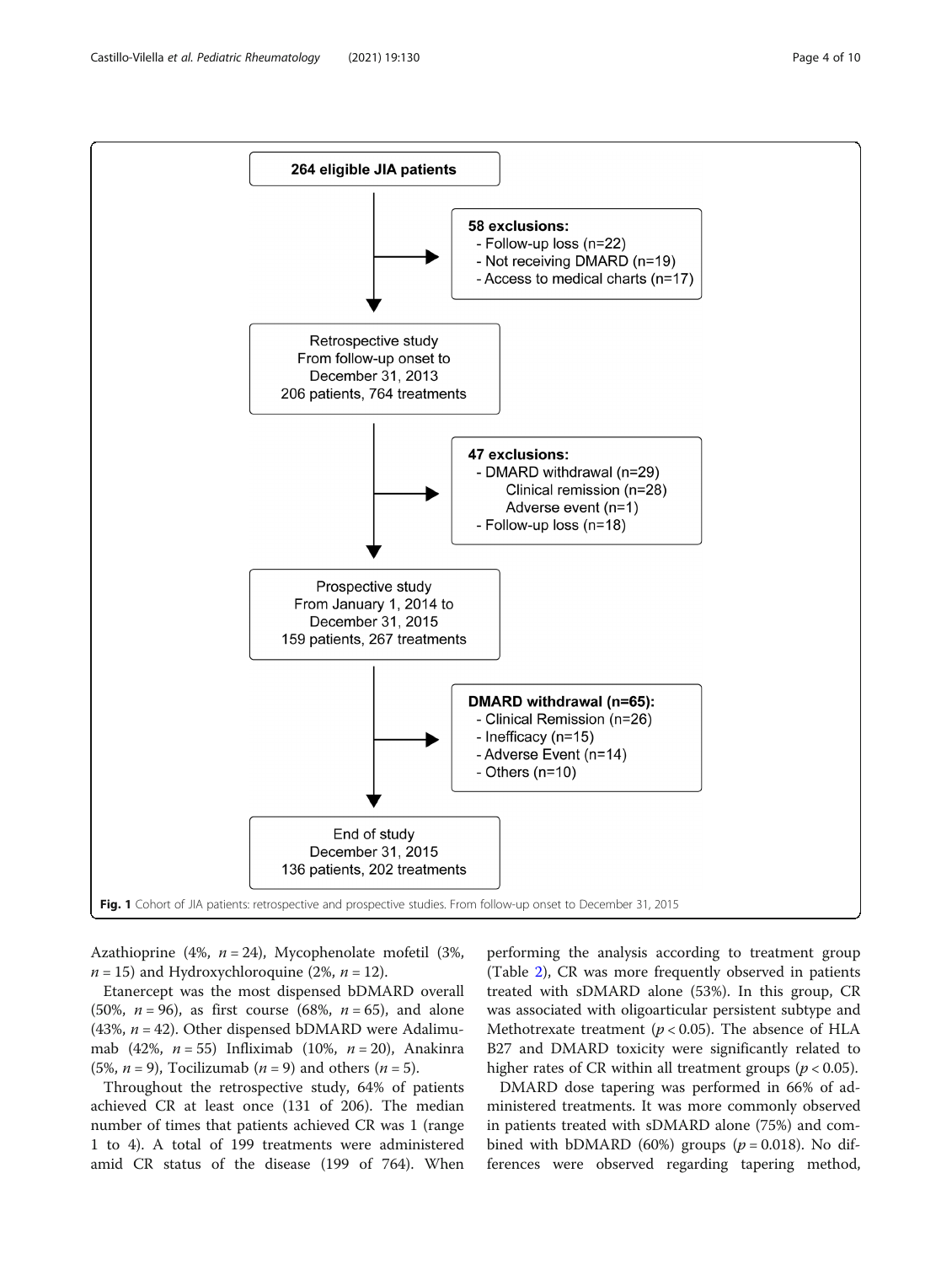<span id="page-4-0"></span>**Table 1** Baseline characteristics of JIA patients according to ever achieving clinical remission of the disease

|                                          | <b>Active Disease</b><br>$(n = 62)$ | <b>Clinical Remission</b><br>$(n = 144)$ | <b>TOTAL</b><br>$(n = 206)$ | p     |
|------------------------------------------|-------------------------------------|------------------------------------------|-----------------------------|-------|
| Female sex, n (%)                        | 44 (71)                             | 103(72)                                  | 147(71)                     | 0.531 |
| Caucasian ethnicity <sup>a</sup> , n (%) | 55 (89)                             | 136 (94)                                 | 191 (93)                    | 0.016 |
| JIA subtype n (%)                        |                                     |                                          |                             |       |
| Oligoarticular                           | 24 (39)                             | 83 (58)                                  | 107(52)                     | 0.285 |
| Persistent <sup>a</sup>                  | 14 (58)                             | 70 (84)                                  | 84 (41)                     | 0.016 |
| Extended                                 | 10(42)                              | 13 (16)                                  | 23(12)                      |       |
| Poliarticular RF -                       | 9(15)                               | 11(8)                                    | 20(10)                      |       |
| Poliarticular RF +                       | 2(3)                                | 5(4)                                     | 7(3)                        |       |
| Psoriatic                                | 6(10)                               | 11(8)                                    | 17(8)                       |       |
| Systemic                                 | 4(7)                                | 13(9)                                    | 17(8)                       |       |
| Enthesitis-related arthritis             | 13(21)                              | 17(12)                                   | 30(15)                      |       |
| Undifferentiated                         | 3(5)                                | 5(4)                                     | 8(4)                        |       |
| No uveitis, n (%)                        | 47 (76)                             | 116 (81)                                 | 163 (79)                    | 0.277 |
| No comorbidities <sup>a</sup> , n (%)    | 40 (65)                             | 125 (87)                                 | 165 (80)                    | 0.001 |
| Positive ANA, n (%)                      | 36(58)                              | 103 (72)                                 | 139 (68)                    | 0.067 |
| Positive RF, n (%)                       | 3(5)                                | 6(4)                                     | 9(4)                        | 0.536 |
| HLA B27 presence, n (%)                  | 13(21)                              | 18(13)                                   | 31(15)                      | 0.073 |
| No AE with DMARD <sup>a</sup> , n (%)    | 30(48)                              | 108 (75)                                 | 138 (67)                    | 0.001 |
| No biologic DMARD <sup>a</sup> , n (%)   | 22 (36)                             | 84 (58)                                  | 106 (52)                    | 0.002 |

n Number, JIA Juvenile idiopathic arthritis, RF- Negative rheumatoid factor, RF+ Positive rheumatoid factor, ANA Antinuclear antibodies, HLA B27 Human leukocyte antigen, AE Adverse event, DMARD Disease modifying antirheumatic drug

 $\alpha^2$ p < 0,05 Statistically significant differences using the  $\chi^2$ 

order (sDMARD or bDMARD first), or duration [median 16 months, (IQR 28)]. Relapse amid dose tapering was scarce in all treatment groups  $(14%)$   $(p > 0.05)$ . DMARD withdrawal after dose tapering was significantly higher in patients receiving sDMARD exclusively, alone or combined (86 and 89%, respectively). No significant association was observed between CR regarding treatment group and disease duration at DMARD onset, the DMAR D dispensed, or the order in which it was administered.

A total of 124 DMARD treatments were withdrawn due to CR of the disease (62%). Median treatment duration up to withdrawal was significantly shorter in patients receiving sDMARD alone (31 months, IQR 26 months). Moreover, of these, 64% relapsed after a median time of 14 months (IQR 32 months). Significantly lower relapse rates were observed in patients with persistent oligoarticular JIA (93%,  $n = 38$ ) ( $p = 0.048$ ) and in those in which DMARD dose was tapered before withdrawal (77%,  $n = 50$ ) ( $p = 0.001$ ). When performing the analysis according to JIA ILAR category, these results were confirmed for oligoarticular JIA.

Further analysis, adjusting by ILAR category was performed. Significant variables related to clinical remission in patients with oligoarticular forms of JIA are depicted in Table [3.](#page-5-0) CR predominated in patients receiving sDMARD alone (53%). Within this group, CR was more

commonly observed in patients with persistent forms (92%), without associated comorbidities (88%), treated with MTX (80%) as first DMARD (67%), and when dose was tapered (77%) ( $p < 0.05$ ).

Multivariate analysis demonstrated that variables significantly related to CR according to treatment group were persistent oligoarticular subtype  $(p = 0.001)$  and DMARD dose tapering  $(p = 0.002)$ . These results were confirmed in patients with oligoarticular JIA when adjusting by ILAR category ( $p < 0.001$ ).

At the end of the retrospective study, 18% of patients were in CR off treatment ( $n = 37$ ). Of these, 28 were excluded due to maintaining remission and not requiring DMARD during the prospective study. A total of 236 DMARD were yet being administered, 60 of which were dispensed to patients in CR status of the disease. DMAR D treatment continuation predominated in patients in CR receiving bDMARD, alone (63%) and combined with sDMARD (48%) ( $p = 0.001$ ).

#### Prospective study

Clinical remission was achieved by 17% of patients throughout the two-year follow-up prospective study (27 out of 159 patients). A total of 57 DMARD treatments were administered to patients in CR status of the disease (57 out of 267).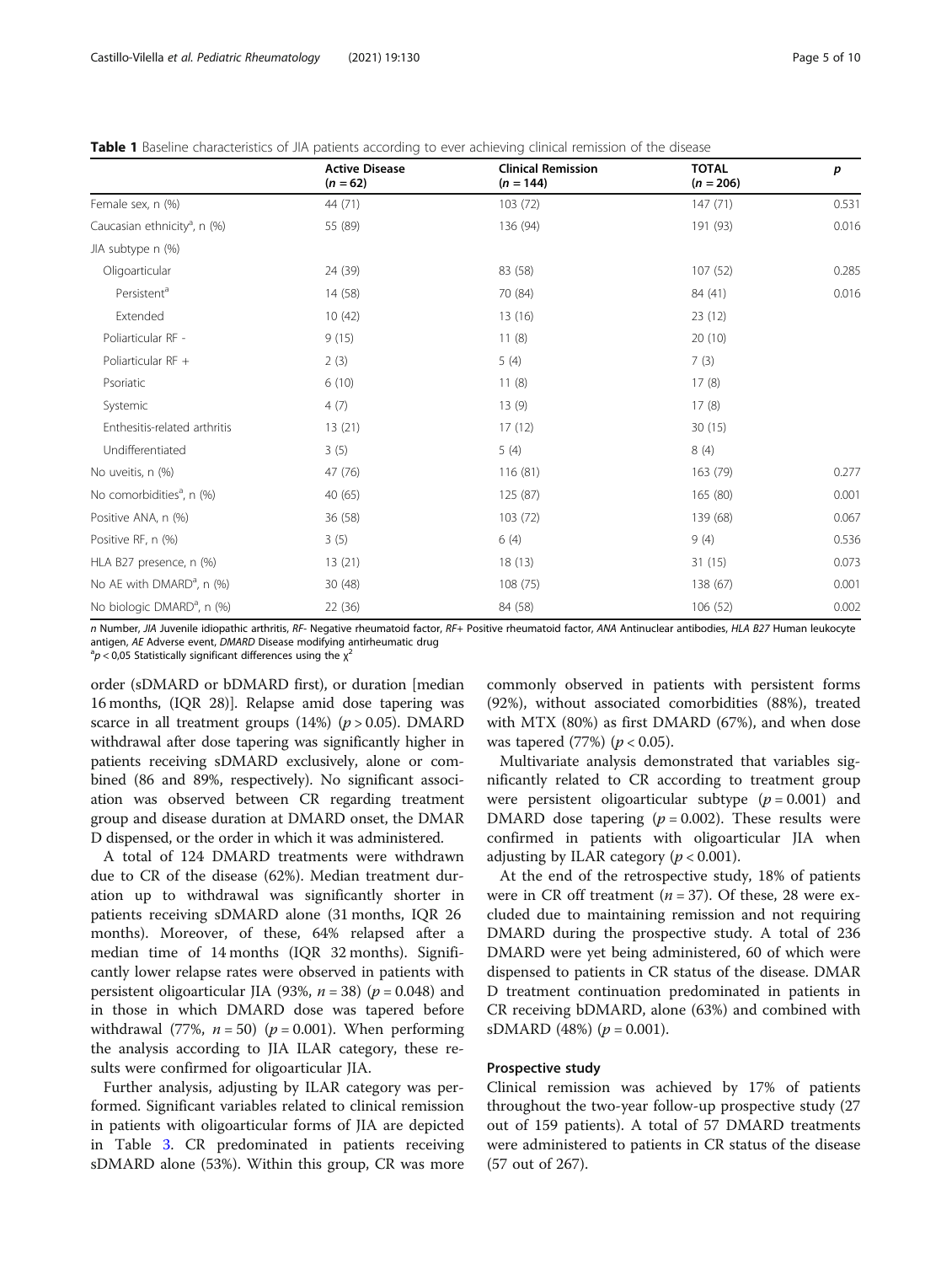|                                                                          | <b>SDMARD</b><br>alone<br>$n = 106(53%)$ | <b>SDMARD</b><br>combined<br>$n = 37(19%)$ | <b>SDMARD BDMARD</b><br>combined<br>$n = 48(24%)$ | <b>BDMARD</b><br>alone<br>$n = 8(4%)$ | Clinical<br>remission<br>$n = 199$ | p       |
|--------------------------------------------------------------------------|------------------------------------------|--------------------------------------------|---------------------------------------------------|---------------------------------------|------------------------------------|---------|
| JIA ILAR category <sup>a</sup> n (%)                                     |                                          |                                            |                                                   |                                       |                                    |         |
| Oligoarticular                                                           | 66 (62)                                  | 18 (49)                                    | 25(52)                                            | 3(1)                                  | 112 (56)                           | 0.003   |
| Persistent                                                               | 61 (92)                                  | 13(72)                                     | 17 (68)                                           | 1(33)                                 | 92 (82)                            |         |
| HLA B27 absence $a$ n (%)                                                | 89 (84)                                  | 33 (89)                                    | 25(52)                                            | 6(75)                                 | 153 (85)                           | 0,023   |
| Synthetic DMARD <sup>a</sup> n (%)                                       |                                          |                                            |                                                   |                                       |                                    |         |
| Metotrexate                                                              | 78 (74)                                  | 18 (49)                                    | 15(31)                                            | $\mathbf 0$                           | 108 (54)                           | < 0.001 |
| No AE with DMARD $^a$ n (%)                                              | 81 (76)                                  | 24 (65)                                    | 33 (69)                                           | 1(13)                                 | 139 (70)                           | 0.005   |
| Dose tapering $n = 132$                                                  |                                          |                                            |                                                   |                                       |                                    |         |
| Dose tapering $a$ n (%)                                                  | 80 (75)                                  | 18 (49)                                    | 29 (60)                                           | 5(62)                                 | 132 (66)                           | 0,018   |
| Tapering method n (%)                                                    |                                          |                                            |                                                   |                                       |                                    | 0,071   |
| Interval increase                                                        | 35 (44)                                  | 8(44)                                      | 12(41)                                            | 5(100)                                | 60(45)                             |         |
| Dose decrease                                                            | 30(37)                                   | 7(39)                                      | 15(31)                                            | $\mathbf{0}$                          | 46 (35)                            |         |
| Both                                                                     | 15 (19)                                  | 3(17)                                      | 1(3)                                              | $\mathbf 0$                           | 19 (14)                            |         |
| Tapering duration, months, median (IQR)                                  | 15(20)                                   | 14(27)                                     | 21(25)                                            | 40 (30)                               | 16(28)                             | 0,190   |
| Relapse amid tapering, n (%)                                             | 10(13)                                   | 5(28)                                      | 4(14)                                             | $\mathbf 0$                           | 19(14)                             | 0,330   |
| Withdrawal after tapering $a$ , n (%)                                    | 69 (86)                                  | 16 (89)                                    | 10(34)                                            | 1(13)                                 | 95 (72)                            | < 0,001 |
| Withdrawal due to CR $n = 124$                                           |                                          |                                            |                                                   |                                       |                                    |         |
| Withdrawal due to CR                                                     | 71 (67)                                  | 29 (78)                                    | 21(44)                                            | 3(38)                                 | 124(62)                            | 0,728   |
| Treatment duration to withdrawal due to<br>$RC^a$ , months, median (IQR) | 31 (26)                                  | 42 (43)                                    | 34 (54)                                           | 68 (71)                               | 31 (30)                            | 0,037   |
| Relapse after withdrawal n (%)                                           | 50 (70)                                  | 16(55)                                     | 11(52)                                            | 2(67)                                 | 79 (64)                            | 0,783   |
| Time to relapse, months, median (IQR)                                    | 13(25)                                   | 42 (41)                                    | 10(18)                                            | 14                                    | 14(32)                             | 0,122   |

<span id="page-5-0"></span>

| Table 2 Clinical remission in JIA patients treated with DMARD according to treatment group. Retrospective study results |  |
|-------------------------------------------------------------------------------------------------------------------------|--|
|-------------------------------------------------------------------------------------------------------------------------|--|

SDMARD Synthetic disease modifying drug, BDMARD Biologic disease modifying drug, JIA Juvenile idiopathic arthritis, n Number, HLA B27 Human leukocyte antigen, AE Adverse event, IQR Interquartile range, CR Clinical remission

 ${}^{a}p$  < 0,05 Statistically significant differences using the  $\chi^{2}$  or Mann Whitney U tests

Patients demographic, clinical and treatment variables significantly related to CR, according to treatment group, are summarized in Table [4.](#page-6-0) Clinical Remission predominated in female patients in all treatment groups, except in the sDMARD and bDMARD combined group  $(p = 0.037)$ . Persistent oligoarticular forms, ANA positivity, HLA B27 and uveitis absence were related to CR, particularly in patients treated with sDMARD alone ( $p <$ 0.05). When adjusting by JIA category, ANA association with CR was confirmed for oligoarticular and psoriatic subtypes and HLA B27 for oligoarticular and ERA subtypes in those patients treated with sDMARD alone ( $p <$ 0.05). Two variables were significantly related to CR according to treatment group in multivariable model:

|                                           | <b>SDMARD</b><br>alone<br>$n = 66$ | <b>SDMARD</b><br>combined<br>$n = 18$ | <b>SDMARD BDMARD</b><br>combined<br>$n = 25$ | <b>BDMARD</b><br>alone<br>$n = 3$ | Clinical<br>remission<br>$n = 112$ | p     |
|-------------------------------------------|------------------------------------|---------------------------------------|----------------------------------------------|-----------------------------------|------------------------------------|-------|
| Persistent                                | 61 (92)                            | 13 (72)                               | 17(68)                                       | (33)                              | 92 (46)                            | 0.003 |
| Comorbidities <sup>b</sup> absence, n (%) | 58 (88)                            | 15 (83)                               | 23 (92)                                      | (33)                              | 97 (87)                            | 0.042 |
| Synthetic DMARD <sup>a</sup> , n (%)      |                                    |                                       |                                              |                                   |                                    |       |
| Metotrexate                               | 53 (80)                            | 9(50)                                 | 8(50)                                        | $\mathbf 0$                       | 70 (35)                            | 0.025 |
| First DMARD course <sup>c</sup> , n (%)   | 44 (67)                            | 6(28)                                 | 11(44)                                       | 0                                 | 60 (54)                            | 0.014 |
| DMARD dose tapering <sup>a</sup> , n (%)  | 51 (77)                            | 8(44)                                 | 15(60)                                       | 3(100)                            | 77 (69)                            | 0.024 |

SDMARD Synthetic disease modifying drug, BDMARD Biologic disease modifying drug, JIA Juvenile idiopathic arthritis, n Number;

 ${}^{a}p$  < 0,05 Statistically significant differences using the  $\chi^{2}$  test becomorbidities other than uveitis and not related to drug toxicity

First DMARD course = DMARD dispensed in the first place, chronologically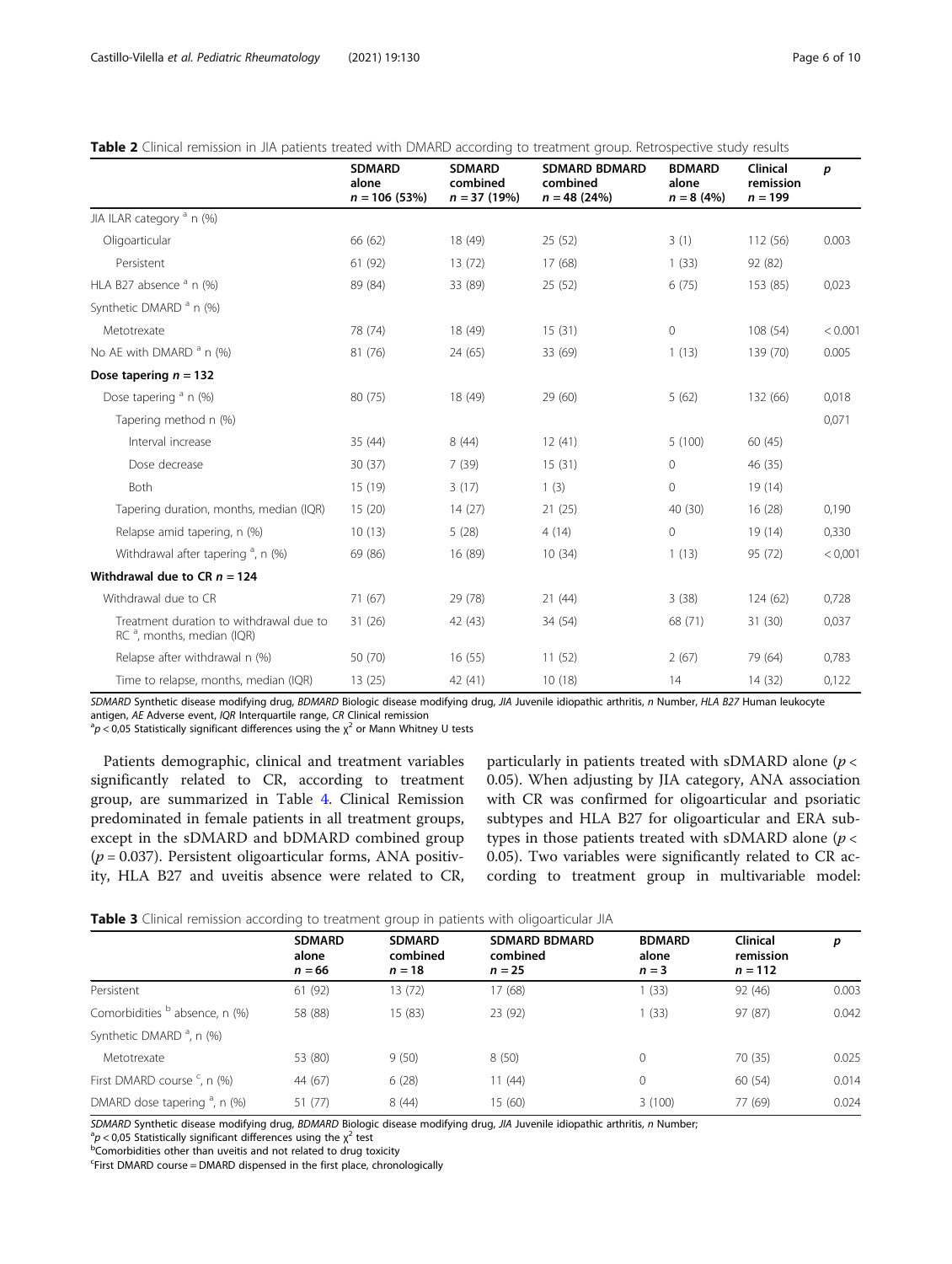<span id="page-6-0"></span>

| <b>Table 4</b> Clinical remission in JIA patients treated with DMARD according to treatment group. Prospective study results |  |
|------------------------------------------------------------------------------------------------------------------------------|--|
|------------------------------------------------------------------------------------------------------------------------------|--|

|                                                | <b>SDMARD</b><br>alone<br>$n = 33(43%)$ | <b>SDMARD</b><br>combined<br>$n = 6(8%)$ | <b>SDMARD BDMARD</b><br>combined<br>$n = 23(30\%)$ | <b>BDMARD</b><br>alone<br>$n = 14(18%)$ | <b>Clinical</b><br>remission<br>$n = 76$ | p     |
|------------------------------------------------|-----------------------------------------|------------------------------------------|----------------------------------------------------|-----------------------------------------|------------------------------------------|-------|
| Female sex $a$ , n $(\%)$                      | 24 (73)                                 | 4(67)                                    | 8(35)                                              | 9(64)                                   | 45 (59)                                  | 0.037 |
| Persistent oligoarticular <sup>a</sup> , n (%) | 19 (91)                                 | 6(100)                                   | 4(57)                                              | 2(50)                                   | 31 (82)                                  | 0.048 |
| ANA positivity $a$ , n (%)                     | 26 (79)                                 | 6(100)                                   | 12 (52)                                            | 6(43)                                   | 50 (66)                                  | 0.013 |
| HLA B27 absence $a$ , n (%)                    | 31 (94)                                 | 0                                        | 12 (52)                                            | 8(57)                                   | 57 (75)                                  | 0.005 |
| Uveitis absence $a$ , n (%)                    | 27 (82)                                 | 2(33)                                    | 21(91)                                             | 13 (93)                                 | 63 (83)                                  | 0.006 |
| Biologic DMARD <sup>a</sup> , n (%)            |                                         |                                          |                                                    |                                         |                                          |       |
| Etanercept                                     | 0                                       | 0                                        | 5(36)                                              | 10(71)                                  | 15(54)                                   | 0.040 |
| DMARD dose tapering <sup>a</sup> , n (%)       | 29 (88)                                 | 3(50)                                    | 14 (61)                                            | 11(79)                                  | 57 (75)                                  | 0.050 |

SDMARD Synthetic disease modifying drug, BDMARD Biologic disease modifying drug, JIA Juvenile idiopathic arthritis, n Number; ANA Antinuclear antibodies, HLA B27 Human leukocyte antigen, AE Adverse event; IQR Interquartile range, CR Clinical remission

 ${}^{a}p$  < 0,05 Statistically significant differences using the  $\chi^{2}$  or Mann Whitney U tests

ANA ( $p = 0.034$ ) and HLA B27 ( $p = 0.033$ ). ANA negativity demonstrated a negative association with CR in patients treated with sDMARD alone  $\beta$  - 1.59 (CI 95%) 0.43–0.955)  $(p = 0.044)$ .

DMARD dose was tapered in 74% of treatments, with median of two reductions per treatment (range 1 to 5). Dose tapering predominated in patients treated with synthetic or biologic DMARD administered alone (88 and 79%, respectively) ( $p = 0.050$ ). No differences in method, order, or duration (median 24 months, IQR 29) were observed among treatment groups. Relapse throughout dose tapering was scarce (11%) and 39% of DMARD treatments were subsequently withdrawn, showing no significant differences regarding treatment  $(p > 0.05)$ . Out of 267 treatments administered, 34% were withdrawn due to CR of the disease  $(n = 26)$  with median treatment duration to withdrawal of 12 months (IQR 11) and 12% of relapse  $(n = 3)$ . Median time to relapse was 10 months, comparable in all treatment groups  $(p > 0.05)$ .

To conclude, when the follow-up was completed, 70% of the patients in the cohort had attained CR at least once (144 out of 206), and 29% were in CR off all medication (59 out of 206). Of these, 69% achieved CR off medication throughout the retrospective study and maintained it along the 24-month prospective study  $(n = 41)$ . Clinical remission off medication  $(n = 59)$ , regarding JIA subtype, was attained by 30 oligoarticular, 11 ERA, 10 systemic, 4 poliarticular RF negative, 3 undifferentiated and 1 poliarticular RF positive patients.

### **Discussion**

Clinical remission of the disease, based on Wallace criteria, was achieved at least once by 70% of the JIA patients included in the cohort along a median of 9-year follow-up, and was the main reason of DMARD withdrawal in both studies.

Greater CR rates were observed along retrospective study, which might be explained by the longer follow-up duration. In accordance with this observation, two studies have hypothesized, based on study results observed throughout last decade, that CR on medication increases with longer disease duration [[9,](#page-9-0) [17\]](#page-9-0).

In our study, patients were predominantly Caucasian females, with early JIA onset (< 5 years), oligoarticular persistent JIA, ANA positivity and early age at DMARD onset  $(<$  6 years). MTX was the most frequently administered sDMARD and the most commonly administered alone.

Ever attaining CR was related to persistent oligoarticular subtype, absence of coexisting comorbidities (other than uveitis) and not having undergone an adverse event with DMARD therapy. These results were confirmed for oligoarticular JIA patients, among which CR predominated in those treated with Methotrexate alone and as first DMARD. Patients with oligoarticular JIA, particularly those with persistent subtype, have achieved the highest CR rates on and off medication in various studies, being treated in most cases with MTX as DMARD of choice [[17,](#page-9-0) [25](#page-9-0)–[27](#page-9-0)].

On the other hand, coexisting comorbidities in JIA patients, including other autoimmune diseases, genetic syndromes, or chronic infections, among others, could lead to both: a higher occurrence of DMARD toxicity and inefficacy. Raab et al. studied associated comorbidities in young adult JIA patients of the JuMBO register and concluded that comorbidities have a significant impact on disease activity and global health status [\[28](#page-9-0)]. Furthermore, Simon et al. have recently put in evidence that patients with JIA are more likely to have concurrent autoimmune diseases, and this association might have an important role in JIA treatment decisions and outcomes [[29\]](#page-9-0).

Lastly, the negative influence of DMARD toxicity in ever achieving CR in JIA patients could be explained in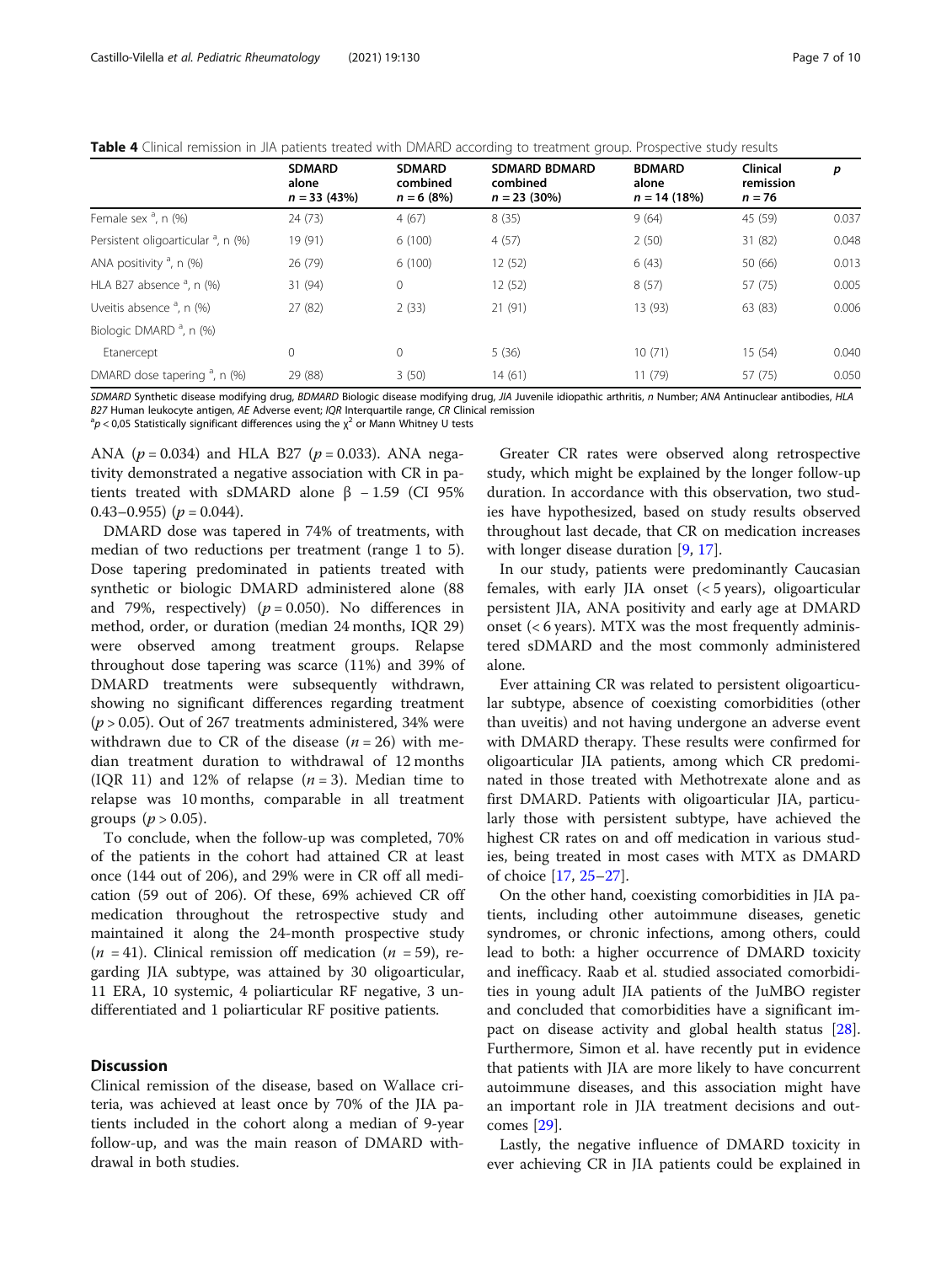those having a more aggressive course of the disease. In these, higher DMARD doses and therapeutic targets are combined, leading to a greater likelihood of DMARD withdrawal due to drug toxicity and subsequent poorer control of disease activity.

According to therapeutic approach, CR was observed in patients treated with synthetic DMARD alone more than half of the times, being Methotrexate the most administered sDMARD and being CR the predominant reason of its withdrawal. These findings support that Methotrexate is still the DMARD of choice in most JIA categories, even in the biologic era [\[10](#page-9-0), [30,](#page-9-0) [31\]](#page-9-0). Within this group CR was associated with female sex, persistent oligoarticular subtype, absence of comorbidities (other than uveitis) and Methotrexate treatment as first DMARD course. ANA positivity, the absence of HLA B27, uveitis and DMARD toxicity, and having performed DMARD dose tapering were related to higher CR rates within all treatment groups, but more significantly to patients treated with sDMARD alone. Furthermore, ANA association with CR was confirmed for oligoarticular and psoriatic subtypes and HLA B27 for oligoarticular and ERA subtypes in those patients treated with sDMARD alone. However, the results must be considered cautiously, since the number of patients in some categories was scarce.

The role of ANA positivity in the likelihood of achieving and sustaining CR, and therefore, in short and longterm outcomes, has not yet been clarified. Some studies suggest that ANA negativity would lead to a poorer response to MTX throughout the first 6 months of the disease, a higher active joint count along the first 6 to 24 months, regardless on active joint count, and to a persistent active disease through the first 3 years from JIA onset [\[25](#page-9-0), [32](#page-9-0)–[34](#page-9-0)]. The possible association between ANA positivity and a better MTX response would explain that oligoarticular patients included in the study, and not having coexistent comorbidities (uveitis or others), would have solely required treatment with Methotrexate alone to attain CR. These results would support what has been recently suggested in two studies which showed that JIA patients with early onset, ANA positivity and lower active joint count, constitute a homogeneous JIA subtype with less aggressive course of the disease, higher likelihood of achieving CR and subsequently better outcome [\[35](#page-9-0), [36\]](#page-9-0). Nevertheless, our results contravene the results obtained in two other studies which suggest that ANA status does not alter remission rates nor JIA outcome [[37](#page-9-0), [38](#page-9-0)].

Regarding HLA B27, several studies have put in evidence that HLA B27 presence in JIA patients leads to a higher risk of bone erosions and radiologic structural damage appearance [\[39](#page-9-0), [40](#page-9-0)], a more persistent and extended course of the disease [\[41,](#page-9-0) [42](#page-9-0)], and a lower likelihood of achieving clinical remission [[12,](#page-9-0) [25\]](#page-9-0).

Dose tapering was performed in two thirds of patients in CR on medication. Relapse throughout dose tapering was scarce in both studies. Two thirds of DMARD treatments administered along CR of the disease were withdrawn throughout our retrospective study, with a subsequent relapse observed in two thirds of the cases, after a median time to relapse of about 12 months with comparable results in all treatment groups. Significant lower rates of relapse after withdrawal were observed in patients with persistent oligoarticular JIA, treated with sDMARD alone (mostly Methotrexate) in which the drug dose was previously tapered. Nonetheless, no differences in method, order (sDMARD or bDMARD first) or duration (median longer than 12 months in both studies) of dose tapering were observed within treatment groups in both studies, and neither was associated with CR of the disease nor relapse after withdrawal. Regarding patients in CR on medication, our therapeutic strategy is comparable to the one performed by most rheumatologists participating in two survey studies, who would wait at least 12 months while in CR on medication to start considering DMARD tapering or withdrawal [[14,](#page-9-0) [15\]](#page-9-0). Furthermore, given that CR was more frequently achieved in patients treated with MTX alone in our study, these results would support that maintaining MTX at least for 12 months after achieving CR before withdrawal is associated with a higher likelihood of maintaining remission off treatment, as suggested by Klotscheet al [[43\]](#page-9-0). One of the limitations of our study is that the exact date of clinical remission start was unavailable in most patients, and therefore, total duration of CR on treatment could not be measured. Duration of CR on medication remains currently of significant interest given that its association with relapse after treatment discontinuation has shown conflicting results [[13\]](#page-9-0).

When the study finalised after a median follow-up time of 9 years, more than two thirds had attained CR at least once, and nearly one third of patients were in clinical remission off all medication, which is slightly lower than the 42% observed in Nordalet al. study [[44\]](#page-9-0). Considering that in our study persistent oligoarticular JIA is the most prevalent JIA subtype, we might have underestimated CR rates through follow-up losses, given that patients lost to follow up would more likely be in remission than those who maintain it.

On the other hand, two thirds were still on DMARD therapy. It should be noted that in those patients treated with sDMARD and bDMARD combined, tapering duration and number of times the dose was tapered were greater, whereas subsequent withdrawal and following flares were less frequently observed in the prospective study. This fact would support the recently growing belief that in some patients, especially those with persistent and extended poliarticular RF positive, systemic or ERA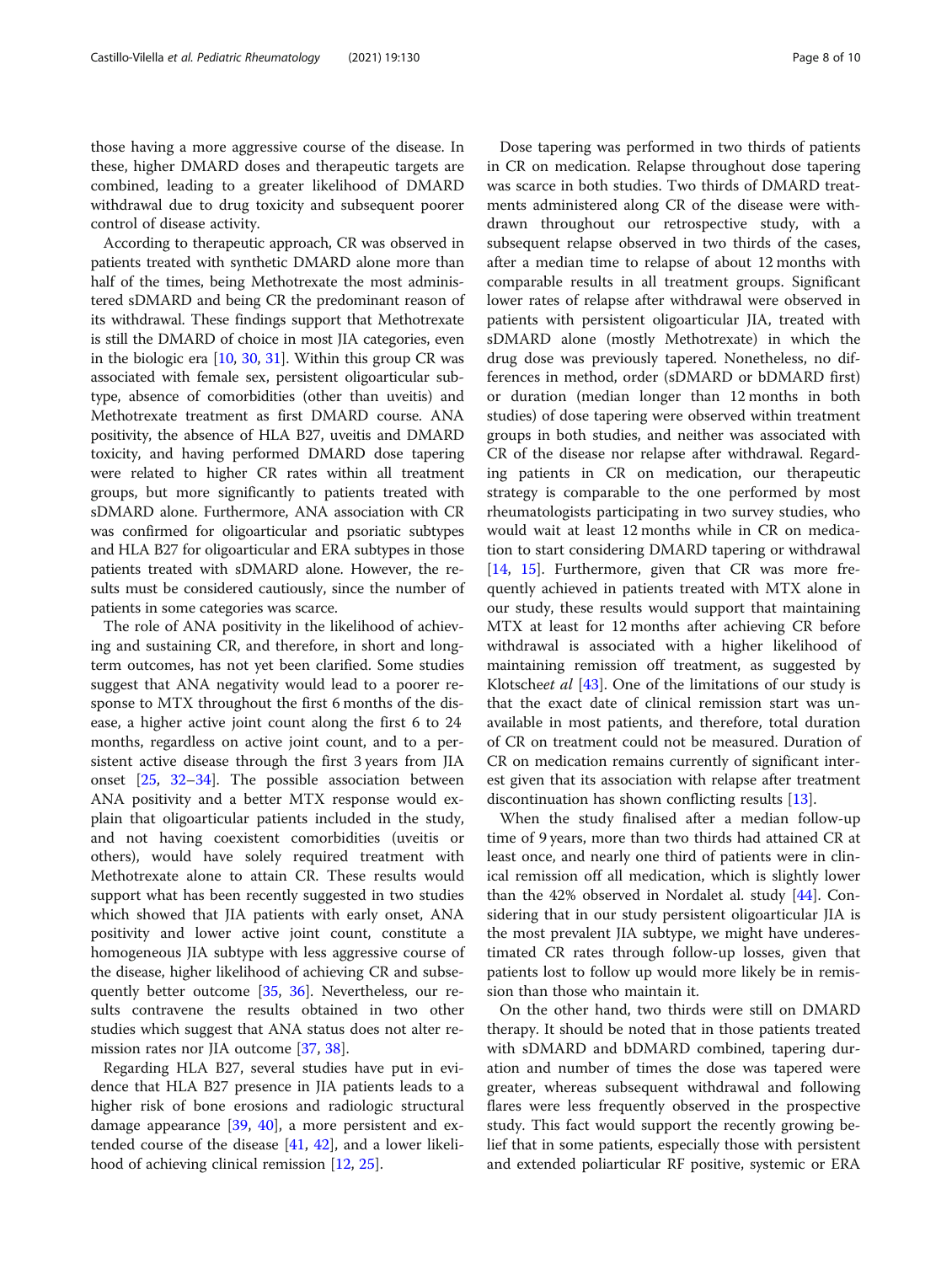<span id="page-8-0"></span>JIA, the disease behaves more aggressively, needing more specific therapeutic targets and a sustained treatment over time, even when CR is achieved. In those scenarios, maintaining a minimum and progressively tapered dose for at least 12 months (before even considering withdrawal) would appear to be a good therapeutic approach to minimize subsequent relapses.

The main limitation of our study is its observational mono-centric and non-controlled design. This fact might have led to selection bias, having a lower number of patients included in a predominantly oligoarticular JIA cohort. Consequently, the depicted results should be applied cautiously to other JIA categories. That being said, the coincidence of the results obtained in both retrospective and prospective studies grants coherence to the conclusions provided. Lastly, this study fails to describe total duration of CR both on and off medication as the exact date of CR onset was unavailable in most patients. Clinical remission's survival in JIA patients remains an issue of great concern given the complexity of establishing and defining when CR itself begins.

#### Conclusions

More than two thirds of JIA patients attained CR along the 9 years of follow-up, and nearly one third achieved CR off medication. Females with early JIA onset, lower active joint count and ANA positivity were the ones achieving and sustaining remission more frequently, especially when receiving synthetic DMARD alone and in the absence of HLA B27, comorbidities or previous DMARD toxicity. In patients who already have attained remission, a progressive DMARD dose tapering for at least 1 year before considering withdrawal would minimize the probability of subsequent relapse, particularly in those who required a biologic DMARD to achieve a quiescent state of the disease.

#### Abbreviations

JIA: Juvenile Idiopathic Arthritis; CR: Clinical Remission; DMARD: Disease Modifying Antirheumatic Drugs; ANA: Antinuclear Antibodies; RF: Rheumatoid Factor; HLA: Human Leukocyte Antigen; ERA: Enthesitis Related Arthritis; IQR: Interquartile Range; MTX: Methotrexate

#### Acknowledgements

The authors wish to express their gratitude to Ms. Patricia Vigués for revising the language and Mr. Manel Martori for helping in graphics layout.

#### Authors' contributions

MCV and CM conceived the original research idea. MCV, NG and CM designed the study. MCV and JLT carried out the data collection. MCV, SQ and NG performed the statistical analysis. MCV, NG, SQ and CM interpreted the results. MCV wrote the manuscript. All authors reviewed and approved the final version of the manuscript. MVC is guarantor of the paper. All authors read and approved the final version of the manuscript.

#### Funding

None declared.

#### Availability of data and materials

The datasets used and/or analysed during the current study are available from the corresponding author on reasonable request.

#### **Declarations**

#### Ethics approval and consent to participate

this study was done in accordance with Ethics Research Committees of Vall d'Hebron University Hospital and Mútua Terrassa University Hospital, in the corresponding phases of the study.

#### Consent for publication

Written consent was obtained from all patients and/or parents.

Competing interests None declared.

# Author details

<sup>1</sup>Department of Rheumatology, Hospital UniversitariSagrat Cor, C/ Londres, 28-38 3rd floor, 08029 Barcelona, Spain. <sup>2</sup>Department of Rheumatology Hospital UniversitariMútua Terrassa, Terrassa, Spain. <sup>3</sup>Department of Rheumatology, Pediatric Rheumatology Unit, Hospital UniversitariValld'Hebrón, Barcelona, Spain. <sup>4</sup>Departament de Farmacologia, Terapèutica i Toxicologia, UniversitatAutònoma de Barcelona, Barcelona, Spain. <sup>5</sup>Research Unit, University Hospital of Mútua Terrassa, Research Foundation Mútua Terrassa, Universitat de Barcelona, Barcelona, Spain. <sup>6</sup>Hospital Sant Jaume de Calella, Laboratori de Referència de Catalunya i Corporació de Salut del Maresme i la Selva, Barcelona, Spain. <sup>7</sup>Departament of Rheumatology and Systemic Autoimmune Diseases, Hospital de la Santa Creu i Sant Pau, Universitat Autònoma de Barcelona, Barcelona, Spain. 8 Departament de Medicina, Universitat Autònoma de Barcelona, Barcelona, Spain. <sup>9</sup>Retired, Barcelona, Spain. <sup>10</sup>Department of Rheumatology, Hospital Universitario de Cruces, Barakaldo, Spain.

#### Received: 28 January 2021 Accepted: 31 May 2021 Published online: 21 August 2021

#### References

- 1. Ravelli A, Martini A. Juvenile idiopathic arthritis. Lancet. 2007;369(9563):767– 78. [https://doi.org/10.1016/S0140-6736\(07\)60363-8.](https://doi.org/10.1016/S0140-6736(07)60363-8)
- 2. Martini A, Ravelli A, Avcin T, Beresford MW, Burgos-Vargas R, Cuttica R, et al. Toward new classification criteria for juvenile idiopathic arthritis: first steps. Pediatric rheumatology international trials organization international consensus. J Rheumatol. 2019;46(2):190–7. [https://doi.org/1](https://doi.org/10.3899/jrheum.180168) [0.3899/jrheum.180168](https://doi.org/10.3899/jrheum.180168).
- 3. Dave M, Rankin J, Pearce M, Foster HE. Global prevalence estimates of three chronic musculoskeletal conditions: Club foot, juvenile idiopathic arthritis and juvenile systemic lupus erythematosus. Pediatr Rheumatol Online J. 2020;18:1–7.
- 4. Shoop-Worrall SJ, Oude Voshaar MA, McDonagh JE, van de Laar MA, Wulffraat N, Thomson W, et al. A common functional ability score for young people with juvenile idiopathic arthritis. Arthritis Care Res (Hoboken). 2020; 73(7):947–54. [https://doi.org/10.1002/acr.24204.](https://doi.org/10.1002/acr.24204)
- 5. Rebane K, Ristolainen L, Relas H, Orenius T, Kautiainen H, Luosujärvi R, et al. Disability and health-related quality of life are associated with restricted social participation in young adults with juvenile idiopathic arthritis. Scand J Rheumatol. 2019;48(2):105–13. [https://doi.org/10.1080/](https://doi.org/10.1080/03009742.2018.1493140) [03009742.2018.1493140.](https://doi.org/10.1080/03009742.2018.1493140)
- 6. Tynjälä P, Vähäsalo P, Tarkiainen M, Kröger L, Aalto K, Malin M, et al. Aggressive combination drug therapy in very early polyarticular juvenile idiopathic arthritis (ACUTE-JIA): a multicentre randomised open-label clinical trial. Ann Rheum Dis. 2011;70(9):1605–12. [https://doi.org/10.1136/ard.201](https://doi.org/10.1136/ard.2010.143347) [0.143347.](https://doi.org/10.1136/ard.2010.143347)
- 7. Wallace CA, Giannini EH, Spalding SJ, Hashkes PJ, O'Neil KM, Zeft AS, et al. Trial of early aggressive therapy in polyarticular juvenile idiopathic arthritis. Arthritis Rheum. 2012;64(6):2012–21. [https://doi.org/10.1002/art.34343.](https://doi.org/10.1002/art.34343)
- 8. Minden K, Horneff G, Niewerth M, Seipelt E, Aringer M, Aries P, et al. Time of disease-modifying antirheumatic drug start in juvenile idiopathic arthritis and the likelihood of a drug-free remission in young adulthood. Arthritis Care Res. 2019;71(4):471–81. <https://doi.org/10.1002/acr.23709>.